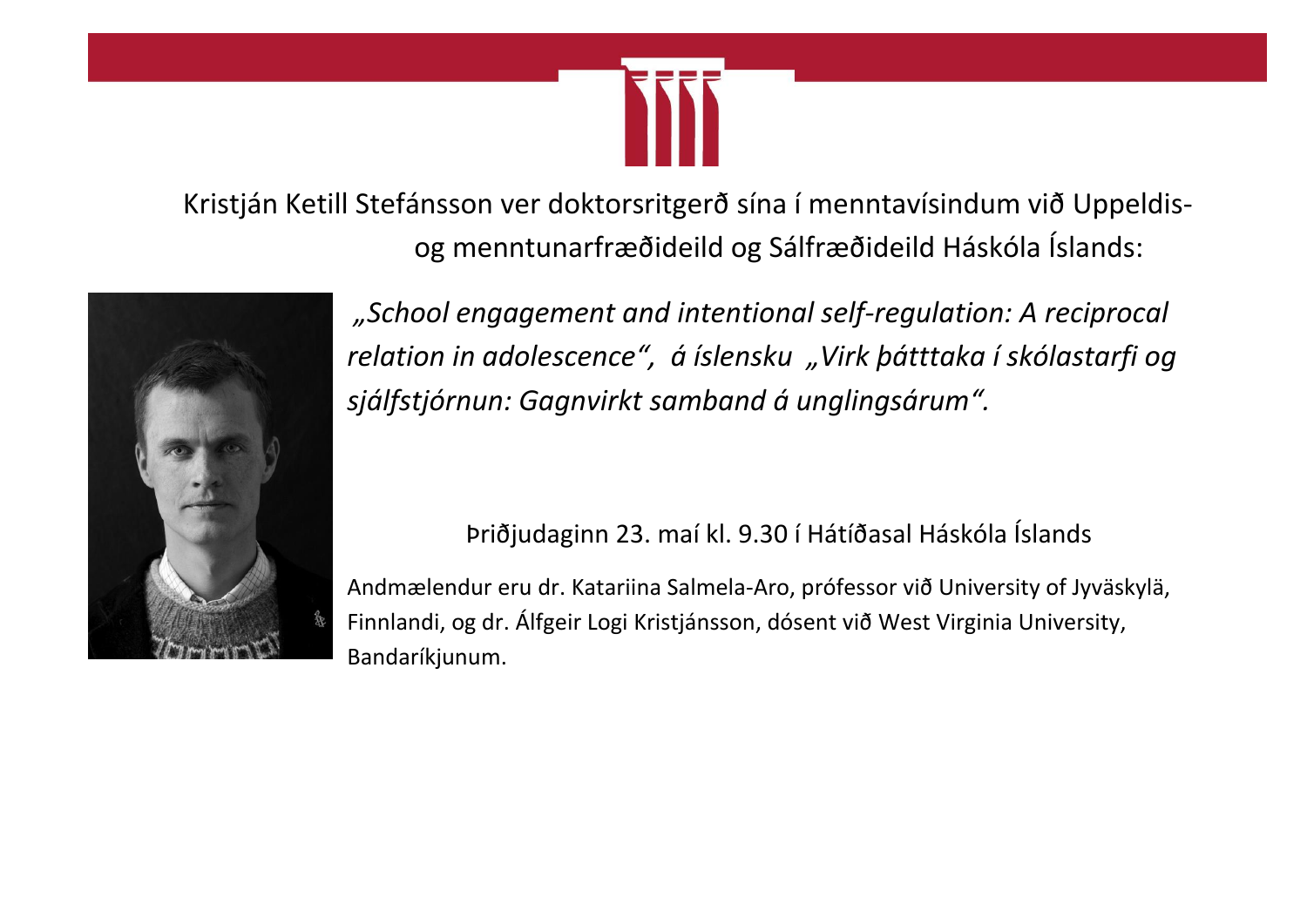Leiðbeinandi var dr. Steinunn Gestsdóttir, prófessor við Sálfræðideild Háskóla Íslands, en auk hennar voru í doktorsnefndinni dr. Freyja Birgisdóttir, dósent við Sálfræðideild Háskóla Íslands, dr. Richard M. Lerner, prófessor við Tufts University, Bandaríkjunum, og dr. Sigurgrímur Skúlason, Menntamálastofnun.

Dr. Ólafur Páll Jónsson, prófessor og deildarforseti Uppeldis- og menntunarfræðideildar Menntavísindasviðs, stjórnar athöfninni.

#### Allir velkomnir

Þriðjudaginn 23. maí nk. kl. 9:30 fer fram doktorsvörn við Uppeldis- og menntunarfræðideild og Sálfræðideild Háskóla Íslands. Þá ver Kristján Ketill Stefánsson, doktorsritgerð sína "School engagement and intentional self-regulation: A reciprocal relation in adolescence", á íslensku "Virk þátttaka í skólastarfi og sjálfstjórnun: Gagnvirkt samband á unglingsárum".

### Um verkefnið

Virk þátttaka í skólastarfi (e. *school engagement; skuldbinding til náms*) er mikilvæg fyrir farsæla skólagöngu en sýnt hefur verið fram á skýr tengsl virkrar þátttöku í skólastarfi og jákvæðra þátta eins og t.d. hárra einkunna og lítillar hættu á brottfalli. Á sama tíma hefur verið sýnt fram á að sjálfstjórnun (e. *intentional self regulation; hæfileikinn til að setja sér, forgangsraða og ná langtímamarkmiðum*) spáir fyrir, miðlar og verður fyrir áhrifum af virkri þátttöku nemenda. Þrátt fyrir það er lítið vitað í hvaða röð þessi tengsl eiga sér stað á unglingsárum. Í þessari rannsókn var kannað hvort jákvætt gagnvirkt samband gæti verið til staðar á milli virkrar þátttöku nemenda og sjálfstjórnunar á unglingsárum. Markmiðum rannsóknarinnar var skipt í þrennt. Fyrsta markmiðið var að auka við fyrirliggjandi þekkingu á því hvernig mæla má sjálfstjórnun á unglingsárum. Annað markmiðið var að auka við fyrirliggjandi þekkingu á því hvernig mæla má virka þátttöku í skólastarfi á unglingsárum. Þriðja markmiðið var að prófa tilgátuna um jákvætt gagnvirkt samband milli virkrar þátttöku nemenda og sjálfstjórnunar síðustu tvö ár grunnskólans. Niðurstöður úr aðlögun og þróun mælitækjanna á virkri þátttöku nemenda og sjálfstjórnun voru birtar í tveimur tímaritsgreinum sem byggðu á langtímagögnum sem safnað var frá 561 unglingi (46% stelpur, *Maldur* við byrjun 9. bekkjar = 14,3 ár, *Staðalfrávik* = 0,3) við upphaf og lok 9. og 10. bekkjar. Niðurstöður úr lokagrein rannsóknarinnar byggðu á sömu langtímagögnum og studdu megintilgátuna um jákvætt gagnvirkt langtímasamband milli virkrar þátttöku og sjálfstjórnunar eftir að stjórnað hafði verið fyrir áhrifum kyns, fyrri námsárangurs og menntunar foreldra. Að auki sýndu niðurstöðurnar minnkandi stöðugleika virkrar þátttöku og sjálfstjórnunar eftir því sem leið að lokum grunnskólans. Minnkandi stöðugleiki á tímabilinu er í samræmi við kenningar sem lýsa virkri þátttöku nemenda og sjálfstjórnun sem mótanlegum þáttum. Sambandið milli virkrar þátttöku nemenda og sjálfstjórnunar styður við tilgátur sem sýna sjálfstjórnun sem lykilhugtak í stuðningi við virka þátttöku í skólastarfi.